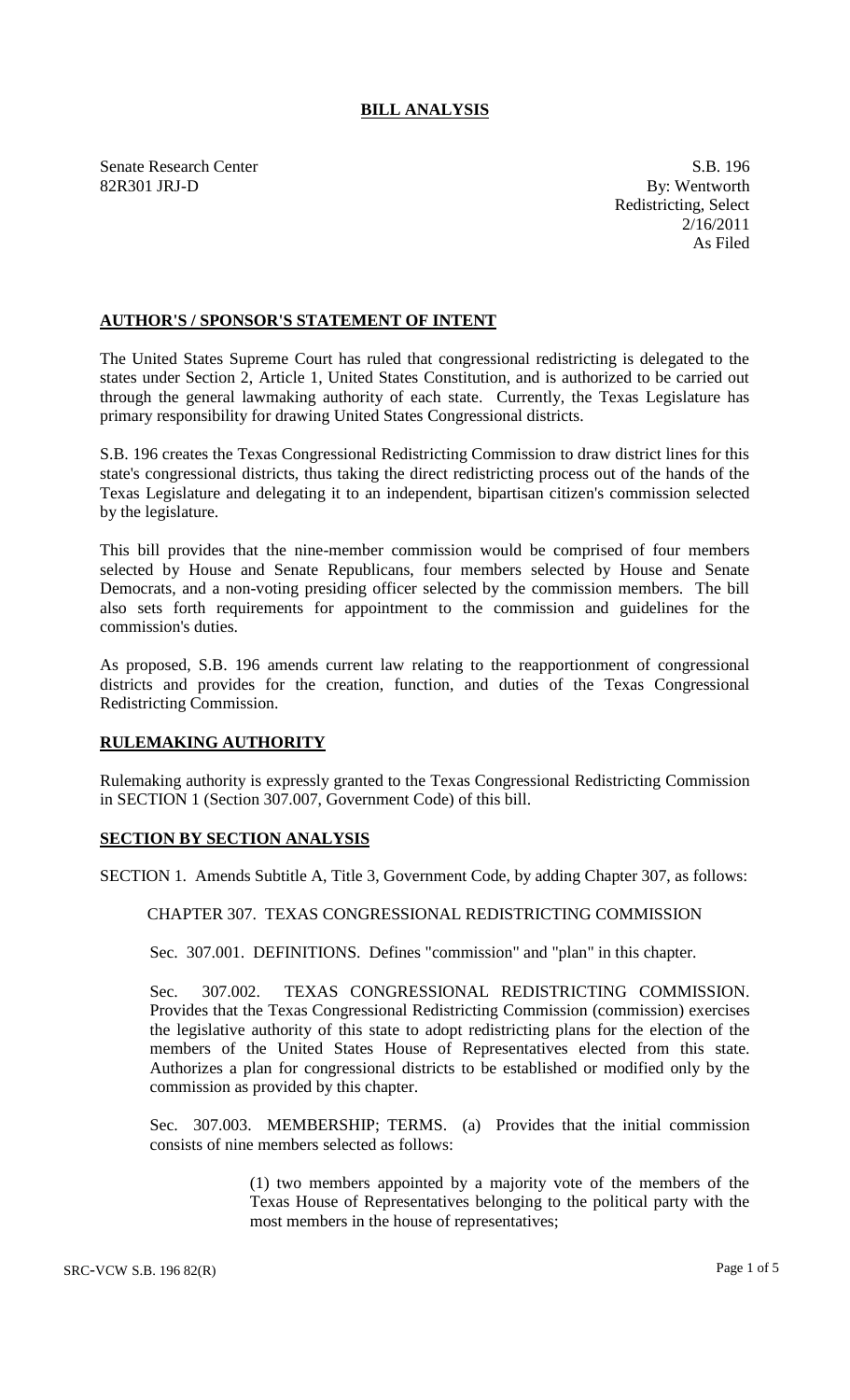(2) two members appointed by a majority vote of the members of the Texas House of Representatives belonging to the political party with the second highest number of members in the house of representatives;

(3) two members appointed by a majority vote of the members of the Texas Senate belonging to the political party with the most members in the senate;

(4) two members appointed by a majority vote of the members of the Texas Senate belonging to the political party with the second highest number of members in the senate; and

(5) one member appointed by an affirmative vote of not fewer than five of the members of the commission selected under Subdivisions (1) - (4).

(b) Provides that the member appointed under Subsection (a)(5) is a nonvoting member and serves as presiding officer of the commission.

(c) Requires each member of the commission to be a resident of this state. Requires that at least one member appointed by the Texas House of Representatives and one member appointed by the Texas Senate reside in a county not designated as a metropolitan statistical area as defined by the United States Office of Management and Budget. Requires the presiding officer of a house of the legislature, if the members of that house entitled to make an appointment to the commission cannot agree on whether the members belonging to the political party with the most members or the political party with the second highest number of members will make the appointment required by this subsection, to designate the members who must make the appointment required by this subsection.

(d) Provides that a person is not eligible to serve on the commission if the person:

(1) holds an elective public office;

(2) holds an office in a political party other than membership on a precinct committee;

(3) has served in a position described by Subdivsion (1) or (2) within the two years preceding the date the person is appointed to the commission; or

(4) is required to register under Section 305.003 (Persons Required To Register) or was required to register under that section in the two years preceding the date the person is appointed to the commission.

(e) Provides that the full term of a member of the commission is a two-year term that begins on February 1 of the year ending in 1 in which the initial appointment to the position is required to be made and expires on January 31 of the next year ending in 3.

(f) Provides that a vacancy on the commission is filled in the same manner as provided by this section for the original appointment. Requires the appointing authority, if the commission is convened when the vacancy occurs or if the vacancy exists when the commission reconvenes, to fill the vacancy on or before the 20th day after the date the vacancy occurs or the commission reconvenes, as applicable. Authorizes the members of the Texas House of Representatives or Texas Senate to appoint a member of the commission to meet as necessary to make an appointment or to fill a vacancy.

(g) Requires the members of the commission appointed under Subsections  $(a)(1)$ - (4) to be appointed not earlier than January 25 or later than January 31 of each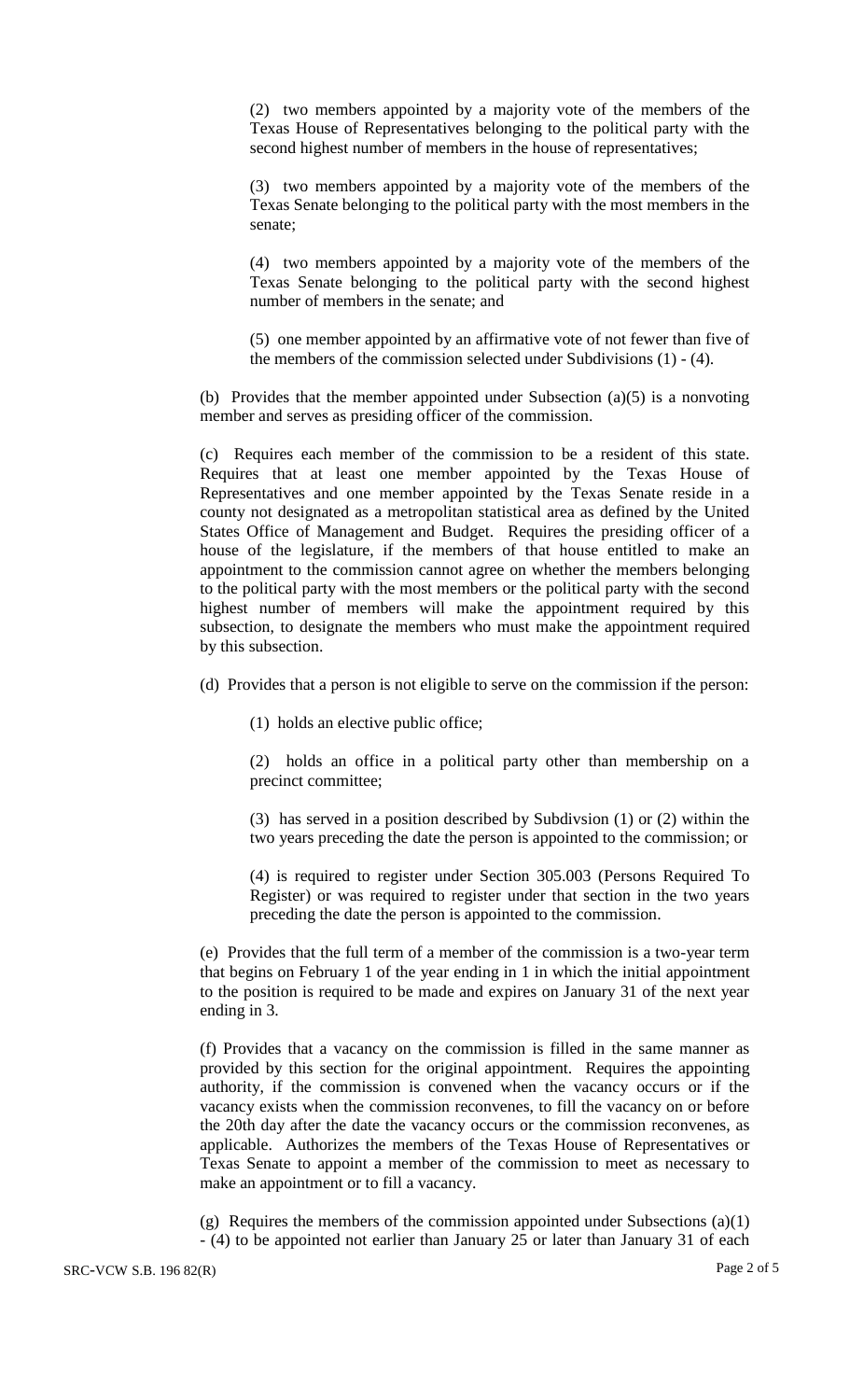year ending in 1. Requires the member appointed under Subsection (a)(5) to be appointed not later than the 30th day after the commission convenes under Section 307.008(b).

Sec. 307.004. OATH. Requires each person appointed, before serving on the commission, to take and subscribe to the constitutional oath of office.

Sec. 307.005. POLITICAL ACTIVITIES PROHIBITED. Prohibits a member of the commission from being a candidate for or campaigning for elective office while a member of the commission or actively participating in or contributing to the political campaign of a candidate for a state or federal elective office while a member of the commission.

Sec. 307.006. OPERATION OF COMMISSION. (a) Requires the legislature to appropriate sufficient money for the compensation and payment of the expenses of the commission members and any staff employed by the commission.

(b) Requires that the commission be provided access to statistical or other information compiled by the state or its political subdivisions as necessary for the commission's reapportionment duties.

Requires the Texas Legislative Council, under the direction of the commission, to provide the technical staff and clerical services that the commission needs to prepare its plans.

Sec. 307.007. DUTIES. Requires the commission to adopt rules to administer this chapter and to comply with Chapters 551 (Open Meetings) and 552 (Public Information).

Sec. 307.008. ADOPTION OF PLAN. (a) Provides that a redistricting plan or modification of a redistricting plan is adopted by a vote of not fewer than five members of the commission.

(b) Requires the commission to convene on the first business day after January 31 of each year ending in 1 and to adopt a redistricting plan for the members of the United States House of Representatives elected from this state not later than August 31 of that year, unless the federal decennial census is delivered to the appropriate officials of this state after June 1 of that year, in which event the commission is required to adopt the redistricting plan not later than the 90th day after the date the census is delivered.

Sec. 307.009. MODIFICATION OF PLAN; ADDITIONAL ACTION. (a) Authorizes the commission, except as provided by Subsection (b), to reconvene on the motion of at least four of its voting members filed with the secretary of state (SOS) at any time after the adoption of the initial congressional redistricting plan to modify that plan if the plan becomes unenforceable by order of a court or by action of any other appropriate authority or is subject to legal challenge in a court proceeding. Requires the commission, in modifying a redistricting plan, to comply with all applicable standards imposed by this chapter, but provides that the commission is not limited to modifications necessary to correct legal deficiencies.

(b) Provides that the authority of the commission to act under this chapter expires on January 31 of the next year ending in 3 unless the final judgment of a court wholly or partly invalidates a plan after that date.

Sec. 307.010. PLAN REQUIREMENTS. (a) Requires that each district, in a redistricting plan or modification of a plan adopted under this chapter:

(1) be composed of contiguous territory;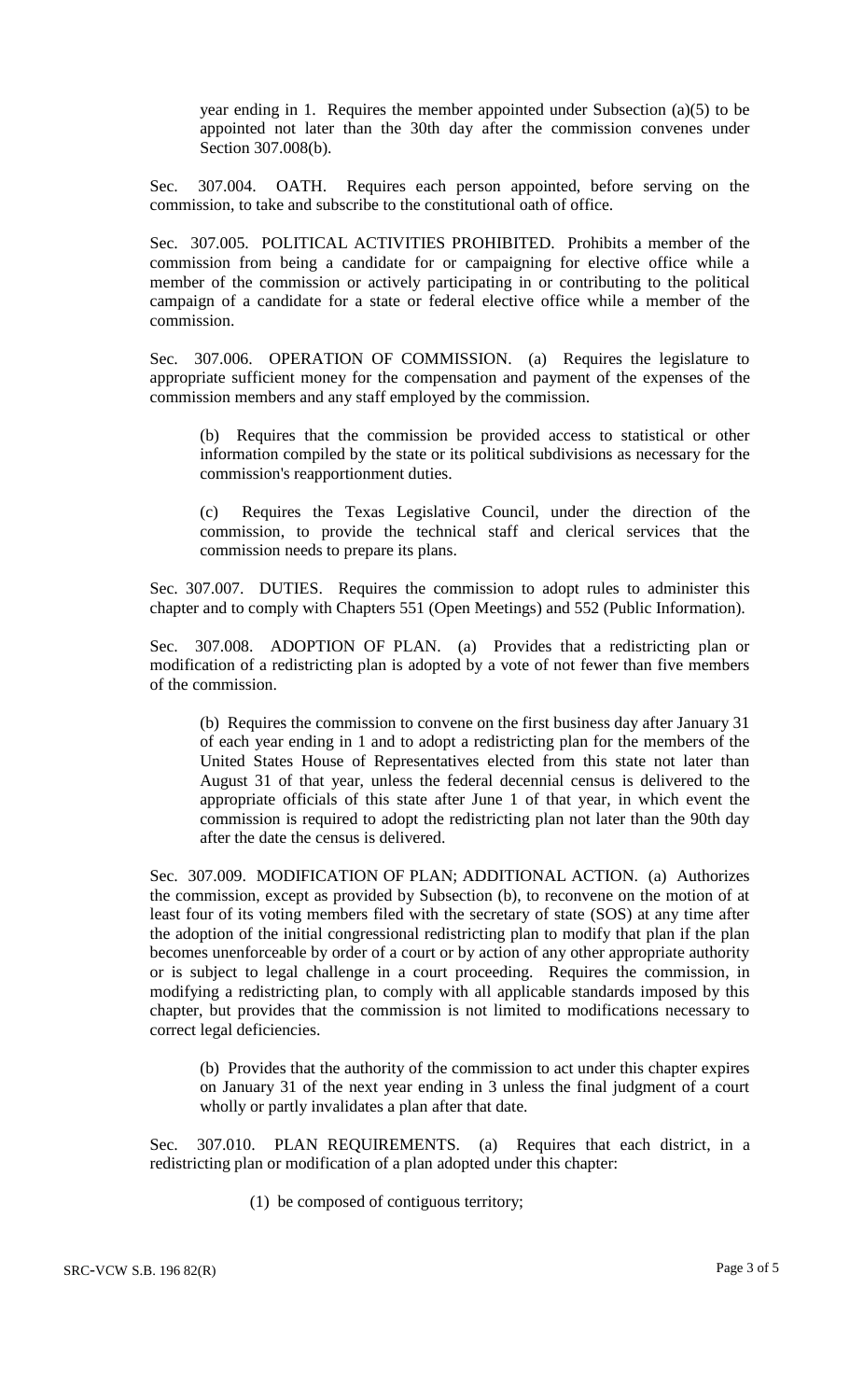(2) contain a population, excluding nonresident military personnel, as nearly equal as practicable to the population of any other district in the plan; and

(3) be, to the extent reasonable, compact and convenient and be separated from adjoining districts by natural geographic barriers, artificial barriers, or political subdivision boundaries.

(b) Requires the commission, for each plan or modification of a plan adopted by the commission, to prepare and publish a report that includes:

(1) for each district in the plan, the total population and the percentage deviation, from the average district population;

(2) an explanation of the criteria used in developing the plan, with a justification of any population deviation in a district from the average district population;

(3) a map or maps of all the districts; and

(4) the estimated cost to be incurred by the counties for changes in county election precinct boundaries required to conform to the districts adopted by the commission.

(c) Requires the commission to make a copy of a report prepared under this section available to the public.

Sec. 307.011. SUBMISSION OF PLAN. Requires the commission, on adoption of a plan or modification of a plan by the commission, to submit the plan or modification to the governor, SOS, and the presiding officer of each house of the legislature.

Sec. 307.012. CESSATION OF OPERATIONS. (a) Requires the commission, following the initial adoption of the plan that the commission is required to adopt, to take all necessary steps to conclude its business and suspend operations until the commission reconvenes as provided by Section 307.009 if it does reconvene.

(b) Requires the commission to prepare a financial statement disclosing all expenditures made by the commission. Requires that the official record of the commission contain all relevant information developed by the commission in carrying out its duties, including maps, data, minutes of meetings, written communications, and other information.

(c) Provides that SOS, after the commission suspends operations, becomes the custodian of its official records for purposes of election administration. Provides that any unexpended money from an appropriation to the commission reverts to the general revenue fund.

Sec. 307.013. REAPPOINTMENT OF COMMISSION FOLLOWING COURT ACTION. (a) Requires a new the commission, if the final judgment of a state or federal court invalidates all or part of a plan or otherwise makes the plan unenforceable and as of January 31 of the next year ending in 3 the commission has not modified the plan as authorized by Section 307.009 in response to the judgment, to be appointed in the manner provided by Section 307.003, except that the appointments described by Sections  $307.003(a)(1)-(4)$  must be made not later than the later of February 14 of that year or the 14th day after the date the judgment becomes final. Requires the commission to convene not later than the fifth day after the date the last appointment described by Sections  $307.003(a)(1)-(4)$  is made. Requires the commission to make the appointment described by Section 307.003(a)(5) not alter than the fifth day after the date the commission convenes.